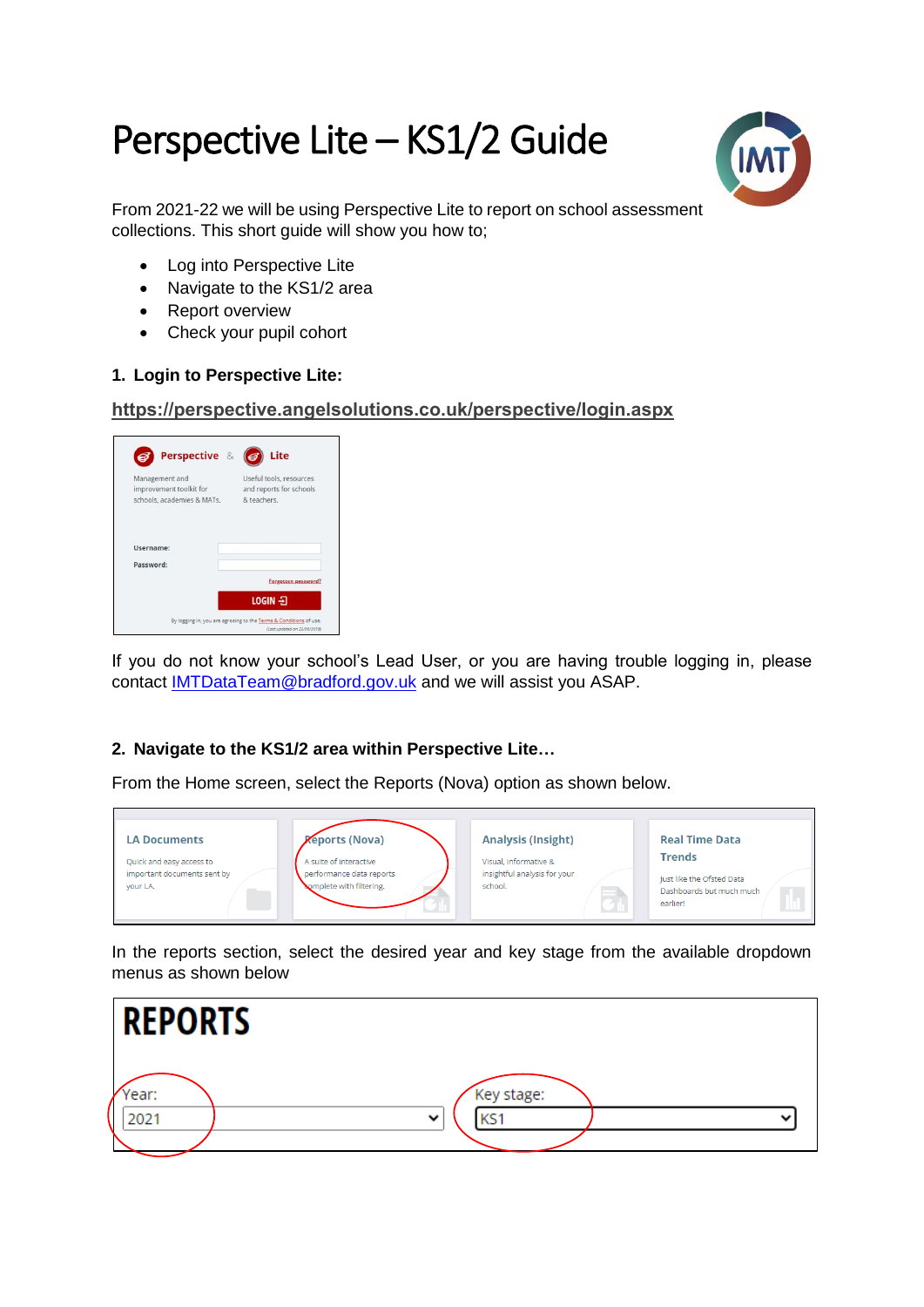#### **3. Reports Overview**

Within the reporting section, once you have selected the required key stage, Perspective Lite will show the available reports in a thumbnail format. Clicking on the 'I' icon next to the run button will display the report detail, or alternatively you can select the 'detailed view' option to the right of the screen as shown below;

| <b>REPORTS</b> |                                  |                                  |                   |   |
|----------------|----------------------------------|----------------------------------|-------------------|---|
| Year:<br>2021  | Key stage:<br>KS1<br>$\check{ }$ | Tags:<br>$*$ ks1<br>$\checkmark$ | Title:            | 図 |
| ■ Show only ♥  | <b>:: Grid View</b>              |                                  | $i$ Detailed View |   |
|                |                                  |                                  |                   |   |

This will list the available reports for KS1/2 and will show a brief description of each report along with the thumbnail visual which shows how the report will look.

Click the 'Run' button to go to the relevant report screen & choose your parameters and aggregations. You can choose to look at particular pupil cohorts such as Gender, SEN, Disadvantaged etc. and can also choose to compare with LA, Regional and National figures.

Once you have chosen your parameters, click the green 'Apply All' button to launch your report.

Multiple filters can be selected, but they are cumulative, so will show increasingly smaller pupil groups. To remove all filters, simply click on the reset button as shown below;



Data within Perspective Lite cannot be deleted or overwritten by the user, so you are encouraged to experiment with the report parameters & familiarise yourself with the available output options.